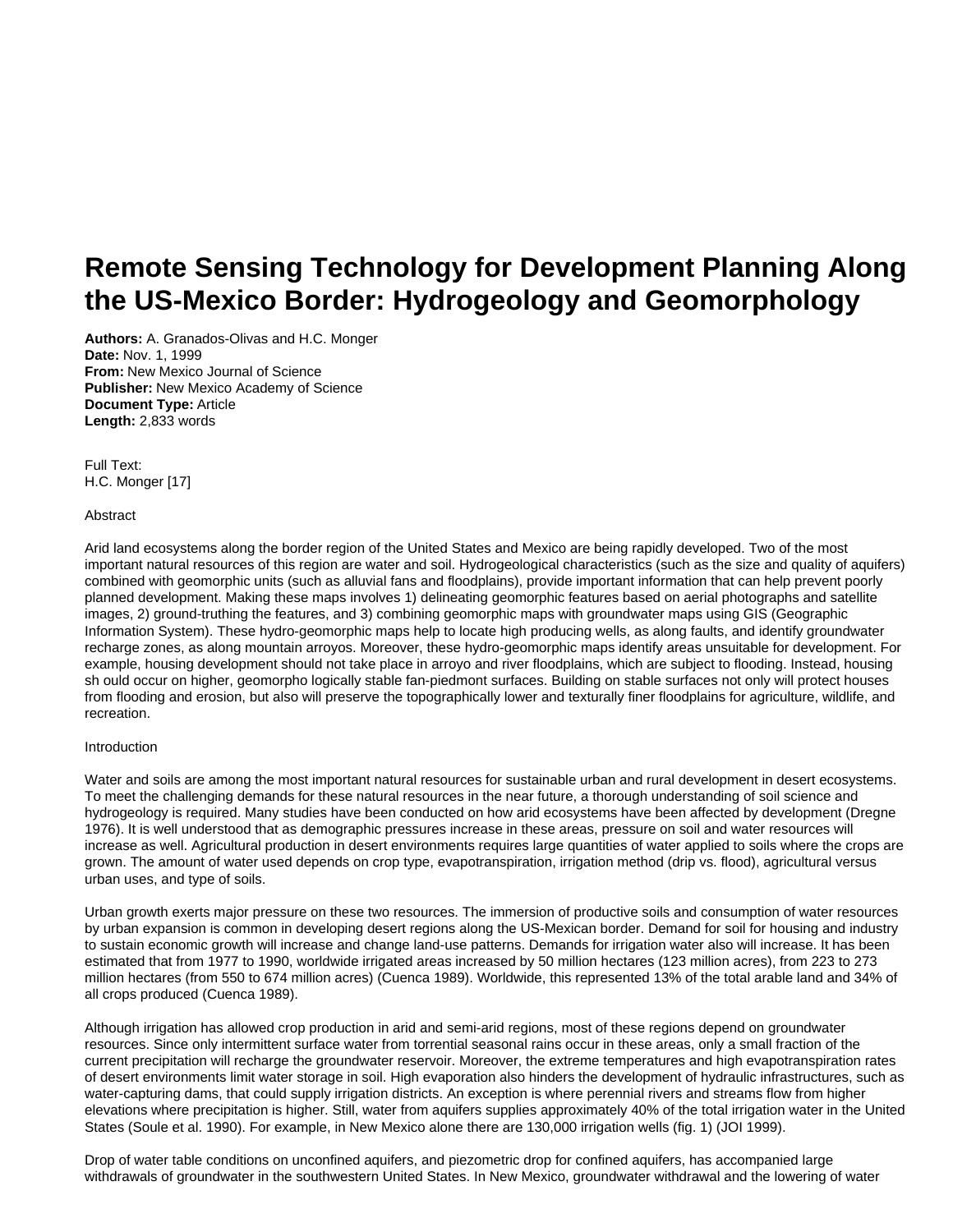tables are common. For example, fig. 2 illustrates groundwater levels of Luna Gounty, New Mexico (Wilkins et al. 1995). The trend in groundwater levels for this region has been the result of water withdrawal for developing agricultural fields.

Soils and groundwater are components of desert ecosystems. Understanding relationships between water, soils, geology, and other ecosystem components is necessary for sustainable development in desert regions. Toward that goal, this paper identifies important geomorphic features in the border region of northwestern Chihuahua, Mexico, and their relationship to groundwater and development. The application of remote sensing and GIS can play an important roles in preventing unplanned development.

## The Transboundary Border Region

The United States and Mexico share a common border extending 3090 km (1,920 miles) from the Gulf of Mexico to the Pacific Ocean. Eight major basins occur along this border region, of which four are shown in fig. 3. Region 4 has been denominated the Mimbres-Animas Basin on the US side and by the Bolson de los Muertos (Bolson of the Dead) on the Mexican side. The total extent of region 4 is about 32,246 [km.sup.2] (12,400 square miles) and is divided into 5 major sub-basins that drain internally in southern New Mexico and northern Chihuahua. The total area is divided almost in half, so the US side the region has 16,226 [km.sup.2] (6,240 square miles) and the Mexican side has 16,019 [km.sup.2] (6,160 square miles). One of the sub-basins, which this paper will be addressing, is the Lower Gasas Grandes Basin (Hawley 1998).

## The Lower Casas Grandes Basin

The Lower Casas Grandes Basin (LCGB) is located in the Mexican Highlands section of the Basin and Range Province (fig. 4). The largest stream in the interior drainage system of the bolson region is the Rio Casas Grandes heading in the Babicora-Bustillos subsection, east of the Sierra Madre Occidental. The Casas Grandes River flows north into the Basin and Range Section of northwestern Chihuahua or Bolson Subsection. In this region, the mountains rise above almost flat lands and constructional plains, with broad bajadas and piedmont slopes, alluvial flats, and ephemeral lake-plains. The elevations in these basins and mountain chains ranges from 1190 to 2290 m above sea level (3,967 to 7,633 feet above sea level) (Hawley 1969).

During pluvial (wet) episodes in the early to middle Pleistocene, internally drained basins captured large amounts of water from at least four major river systems (Hawley 1993). One exceptionally large lake has been named Pluvial Lake Palomas (fig. 4) (Reeves 1969). The lake was filled by Rio Casas Grandes, Rio Carmen, Rio Santa Maria, and Rio Mimbres.

Climatic differences in the recent past could have been at least 12[degrees]C (22[degrees]F) lower and precipitation about 250 mm (9.8 inches) higher than present climatic conditions (Antevs 1954). The location of the study is between 31[degrees]57' to 31[degrees]40' of north latitude and 107[degrees]40' to 107[degrees]35' of west longitude (fig. 4). Presently, average annual precipitation is between 200 to 300 mm/yr (8 to 12 inches/year) and evapotranspiration rate is about 2400 mm/yr (95 inches/year). Extreme temperatures can range from 25[degrees] to 30[degrees]C (77[degrees] to 86[degrees]F) in summer to -2[degrees] to -10[degrees]C (28[degrees] to 14[degrees]F) in winter. The only available water resources for the Lower Casas Grandes Basin is groundwater, and the main economic activities of the region are crops and livestock. The population growth rate in the municipality of Ascension, Chihuahua in the Lower Gasas Grandes Basin, is about 7% per year (Tanski et al. 1998). Torrential storms and eolian pro cesses are the dominant geomorphic processes.

#### Geomorphic Features and Hydrogeologic Characteristics on the Lower Casas Grandes Basin

The major geomorphic features useful for the understanding natural resources necessary for sustainable development include stream locations, sands and gravel, slopes, the best-suited locations for agriculture, and sites with potential risk for flooding and slides. The identification of different landforms also helps in estimating the distribution, size, age, and type of soils; depth to bedrock; rock stratigraphy; and correlation of landscapes units (Peterson 1981). Three major physiographic parts and 8 main landforms are identified in the bolson subsection of the Lower Gasas Grandes Basin in (see table 1) (Morrison 1969; Peterson 1981).

The upper piedmont zone contains the bounding mountains (identified by "H"). This hilly region has less than 300 m (1,000 feet) of local relief and acts as water divides for the area (fig. 5). Bedrock is mainly Cretaceous limestone (145 million years old) with a high degree of weathering, which produced colluvial debris of the alluvial fans. Mountain bounding on the north side of the image are basaltic lava flows of probably mid-Pleistocene age ([less than] 800 thousand years old) (Morrison 1969). The alluvial fans (A) have a gentle slope ranging from [less than]10 to 25%. The extension of these alluvial fans terminates at the intersection with the flatter basin floor (F). Some of these alluvial fans are dissected by local faulting, which cuts the fan toeslopes (ending parts) (fig. 6). Ballenas (B) are eroded fan remnants. The arroyos between ballenas usually carry loads of gravel and rock, which allow runoff from torrential summer rains to infiltrate and recharge aquifers.

The linear ending of the toeslopes on the fan piedmont and pediments are commonly related to structural faulting (fig. 6). These linear features also are potential areas of recharge and greater groundwater flow because fractures provide flow routes to subsurface groundwater capturing environments. Fracture trace analysis is a technique that uses linear features to find high-yielding wells on sedimentary and karst terrains (Vincent 1997). In the study area, the structural faulting can be identified on both piedmont and basin floor zones. Computer processes as well as visual interpretation of satellite imagery and aerial photographs enhance the visual appearance of these linear features so they can be differentiated from anthropogenic linear features.

On the middle piedmont zone, the fan piedmonts (P, fig. 5) are major geomorphic features in the Basin and Range. Fan piedmonts are formed by the coalescence of semiconical, fanshaped alluvial piedmonts that slope down into the basin floors. In some of the older literature, the term bajada, which is Spanish for "down sloping," was used to identify these geomorphic features. Fan piedmonts have several morphogenetic features (such as fan remnants, inset fans, fanlettes, and fan collars) that comprise information related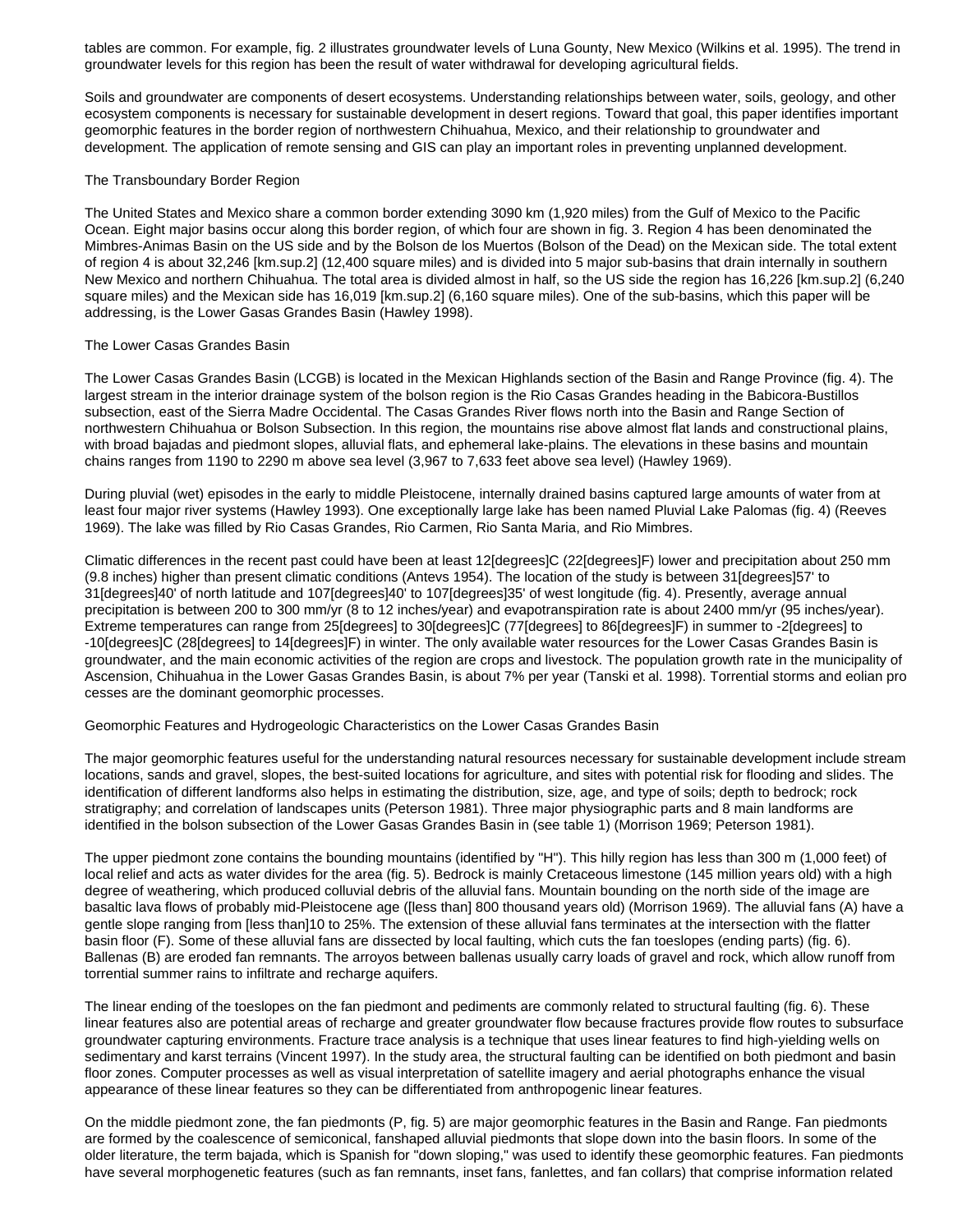to their age, soil type, geographic distribution, parent materials, and morphogenetic configuration (Dorn 1994).

Another major geomorphic feature on the middle piedmont zone are the fan skirts (S). These are considered part of the fan piedmont, although they are transitional to the basin floor. Soils on fan skirts are younger products of weathering and deposition than soils on topographically higher fan piedmonts. Some of these have been dated as Holocene in age ([less than]10,000 years) (Morrison 1969). Fan skirts are commonly well-suited for agriculture if irrigation is available (Peterson 1981). However, as with many desert and semidesert environments, the salt accumulation from parent materials due to poor drainage may limit agricultural development. In some cases, weak soil structure and high sand content allows for wind erosion, also limiting the types of crops that can be grown. Some of these problems are being offset by drip irrigation and windbreak infrastructure. However, their high costs limit the use of these techniques.

The last physiographic zone is the basin floor. Three major geomorphic units dominate the smooth, nearly level basin floor. These are the alluvial flats (F), floodplains (FP), and playas (Y). The alluvial flat (F, fig. 5) extends from the ending part of the fan skirt (S), to the deepest part of the basin floor. This region of the basin floor usually is composed of either a floodplain (FP) (in the case of an entrenched basin floor) or a playa or internally drained lagoon (in the case of non-entrenched basin floors) (fig. 7).

Floodplains (FP) comprise modern drainage systems and are some of the most productive agricultural soils in desert environments. The low gradient and sometimes broad extensions of these floodplains rework and deposit fine-textured alluvial and fluvial sediments with high productivity. Nutrient-rich soils are common on these geomorphic features, as are well-sorted stratified sand and gravel and transported materials. Groundwater possibilities are good in floodplains where coarser materials occur as paleochannels (old or relict floodplains). Playas (Y) are the lowest parts of closed basins. Many playas were pluvial lakes and have lacustrine landforms (i.e. shorelines, barrier bars, and offshore bars). Playas are common sources of eolian sediments. Playa centers have fine-textured sediments (commonly clays), are usually barren of vegetation, and have shrinking-swelling properties. As a result, playas have special characteristics to consider for engineering purposes, and are sites of low-yielding irrigation well s.

## **Conclusions**

Soils and water resources should play a major role in present and future development of arid and semi-arid regions of the world as population increases. Understanding morphogenetic characteristics, parent materials, topographic arrangement, and ages of geomorphic features will help us identify important types of soils and groundwater-capturing environments. This understanding will also identify flood-prone areas, such as arroyos and river floodplains, where construction should be avoided.

As satellite imagery keeps improving, the usefulness of this imagery will increase. Although mapping of many arid regions of the United States continues, many regions in the arid lands of Mexico are still unmapped. Therefore, attempts to increase mapping data are necessary to fill in the gap for the border region. The mapping and identification of geomorphic features based on remote sensing (satellite or airborne) is a useful technique for land-use planning. Field checking of the mapped geomorphic features remains an important process.

A thorough understanding of geomorphic features and their relationship to groundwater and soil resources is required for the transboundary border region between the United States and Mexico, where rapid demographic pressures and economic development is currently taking place.

(17.) Engineer, Professor at the Environmental Studies Center, Institute of Engineering and Technology, Autonomous University of Ciudad Juarez and Ph.D. Candidate at NMSU (algranad@nmsu.edu); and Associate Professor, Department of Agronomy and Horticulture, New Mexico State University, Las Cruces, 88003

# References

Anteves E. 1954. Climate of New Mexico during the last Glacio-Pluvial. Journal of Geology. 62:182-191.

Cuenca R.H. 1989. Irrigation system design: An engineering approach. Upper Saddle River (NJ): Prentice Hall.

Dregne H.E. 1976. Soils of arid regions. Amsterdam: Elsevier Scientific.

Dorn R.I. 1994. The role of climatic change in alluvial fan development. IN: Abrahams A.D., Parson A.J., editors. Geomorphology of desert environments. London: Chapman and Hall. p 593-615.

Hawley J.W. 1969. Notes on the geomorphology and late Cenozoic geology of northwestern Chihuahua. IN: Cordova D.A., Wengerd SA., Shoemaker J., editors. The border region, Chihuahua, and the United States; New Mexico Geological Society 20th field conference. Socorro (NM): New Mexico Geological Society.

Hawley J.W. 1981. Geology and geomorphology, section 2. IN: Gile L.H., Hawley J.W., Grossman R.B. Soils and geomorphology in a basin and range area of southern New Mexico, guidebook to the Desert Project. Socorro (NM): New Mexico Bureau of Mines and Mineral Resources. (Memoir 39.) p 22-51.

Hawley J.W. 1993. Geomorphic setting and late Quaternary history of pluvial-lake basins in the southern New Mexico region [openfile report 391]. Paper presented at the conference on the paleoecology of Pendejo Cave and its environs; 1992 April 3-6; Orogrande Base Camp, Fort Bliss, Orogrande, NM. Socorro: New Mexico Bureau of Mines and Mineral Resources.